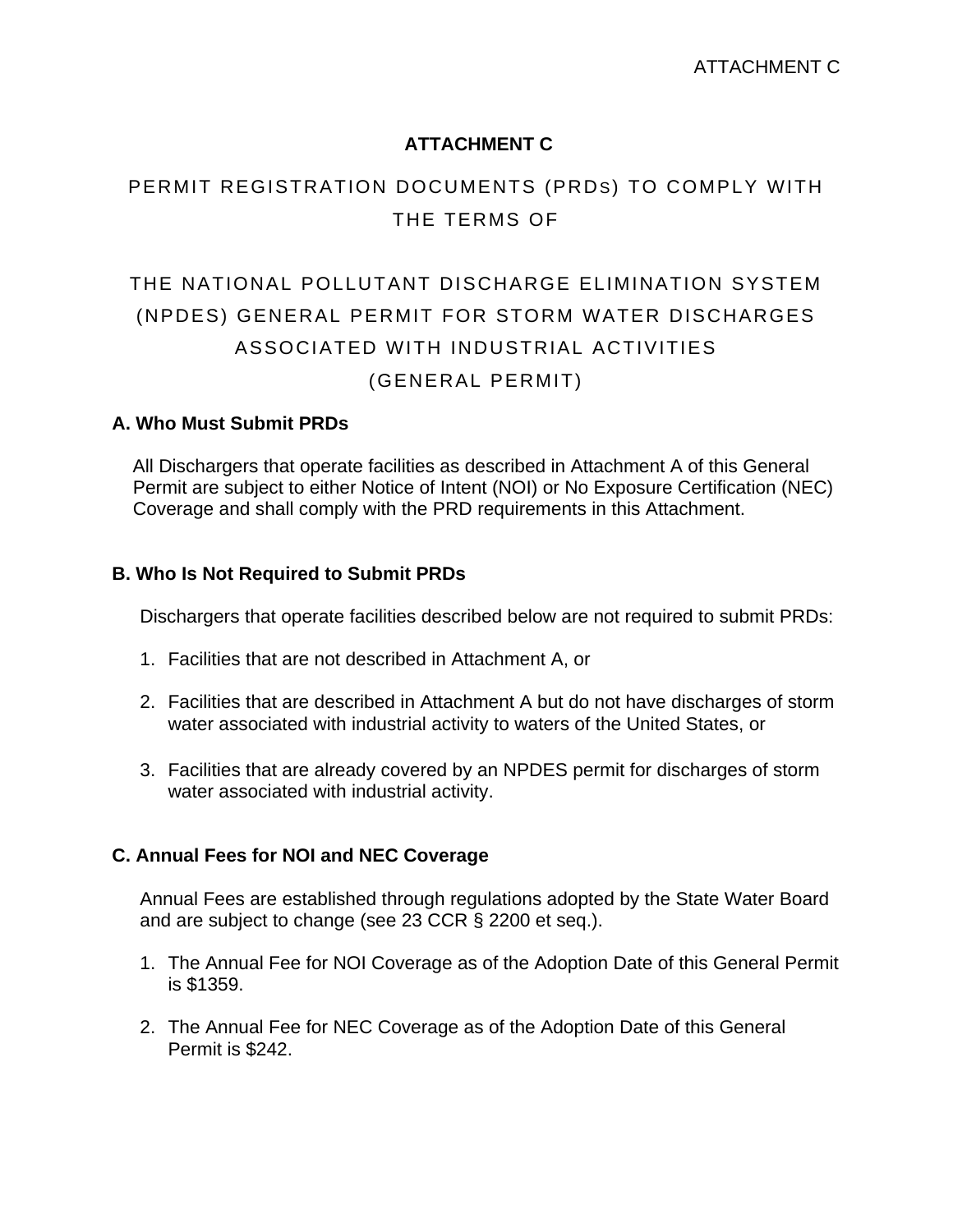### **D. When and How to Apply**

Dischargers proposing to conduct industrial activities subject to this General Permit must electronically certify and submit PRDs via SMARTS no less than seven days prior to the commencement of industrial activity. Existing Dischargers must submit PRDs by July 1, 2013.

# **E. PRD Requirements for NOI Coverage**

- 1. Notice of Intent (NOI) and Signed Electronic Authorization Form
- 2. Site Map (Section X.E of this General Permit)
- 3. Storm Water Pollution Prevention Plan (see Section X of this General Permit)
- 4. SWPPP Checklist (see Appendix 2 of this General Permit)
- 5. Annual Fee

# **F. Description of PRDs for NOI Coverage**

- 1. The Notice of Intent (NOI) requires the following information:
	- a. Operator/Owner Information

Operator/Owner Company or Organization Name Contact First Name Contact Last Name Title Street Address Address Line 2 City/State/Zip Phone Ex (999-999-9999) E-mail (abc@xyz.com) Federal Tax ID

b. Facility Information

Facility Name WDID Number (if applicable) Contact First Name Contact Last Name Title Street Address Address Line 2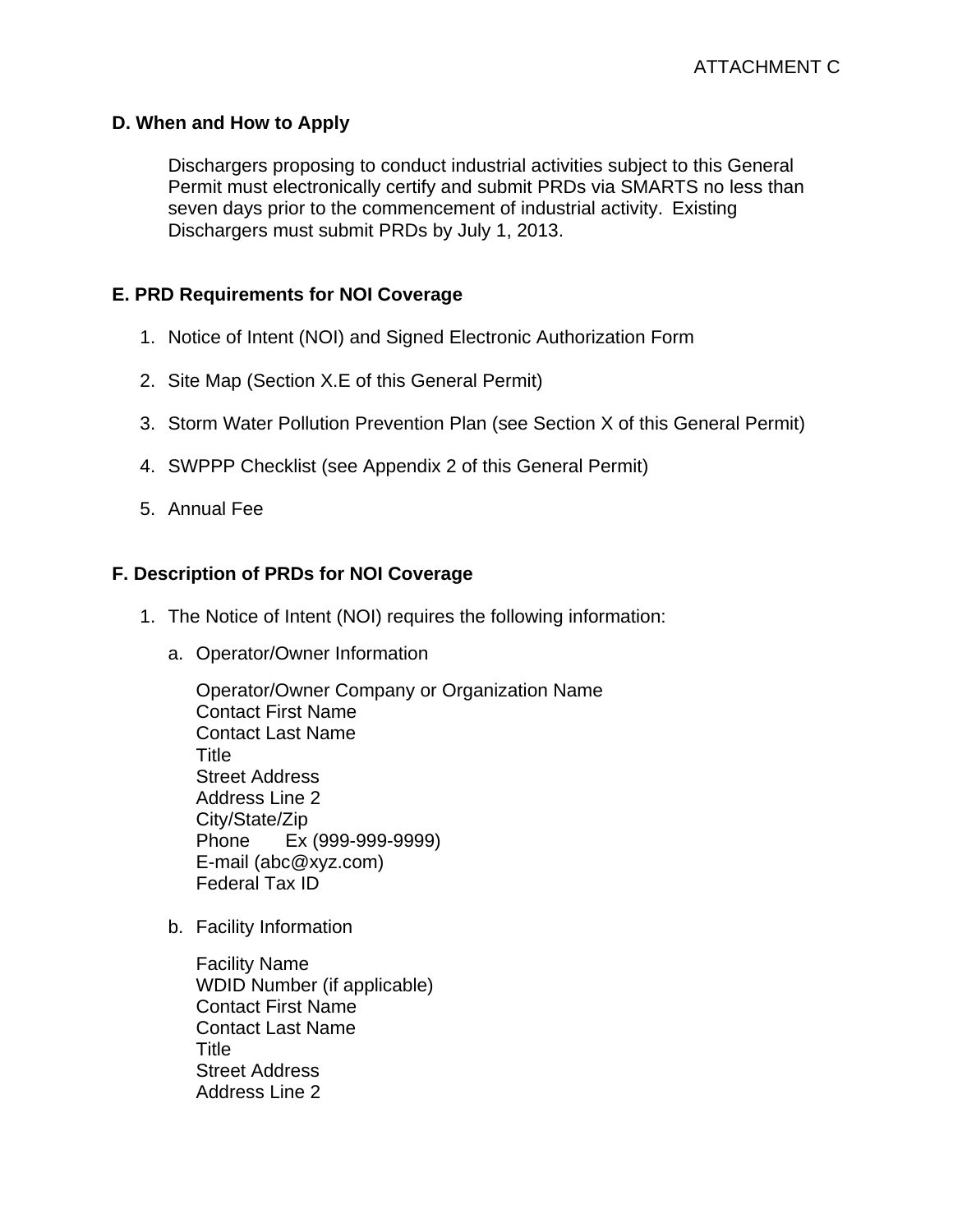**City County** Phone Ex (999-999-9999) Emergency Phone Ex (999-999-9999) E-mail (abc@xyz.com) State/Zip CA Total Site Size (Acres) Latitude (Decimal degrees only, minimum 5 significant digits, Ex 99.99999) Longitude (Decimal degrees only, minimum 5 significant digits, Ex 99.99999) Percent of Site Imperviousness % Primary SIC Code Secondary SIC Code Tertiary SIC Code Regional Water Board

c. Billing Information

Billing Name Contact First Name Contact Last Name Title Street Address Address Line 2 City/State/Zip Phone Ex (999-999-9999) E-mail (abc@xyz.com)

d. Receiving Water Information

Does your facility's storm water flow directly or indirectly into waters of the US such as river, lake, ocean, etc. (check box for directly or indirectly)

-Indirectly to waters of the US

-Storm drain system - Enter owner's name:

-Directly to waters of the US (e.g., river, lake, creek, stream, bay, ocean, etc.)

Name of the receiving water: \_\_\_\_\_\_\_\_\_\_\_\_\_\_\_\_\_\_\_\_\_\_\_\_\_\_\_\_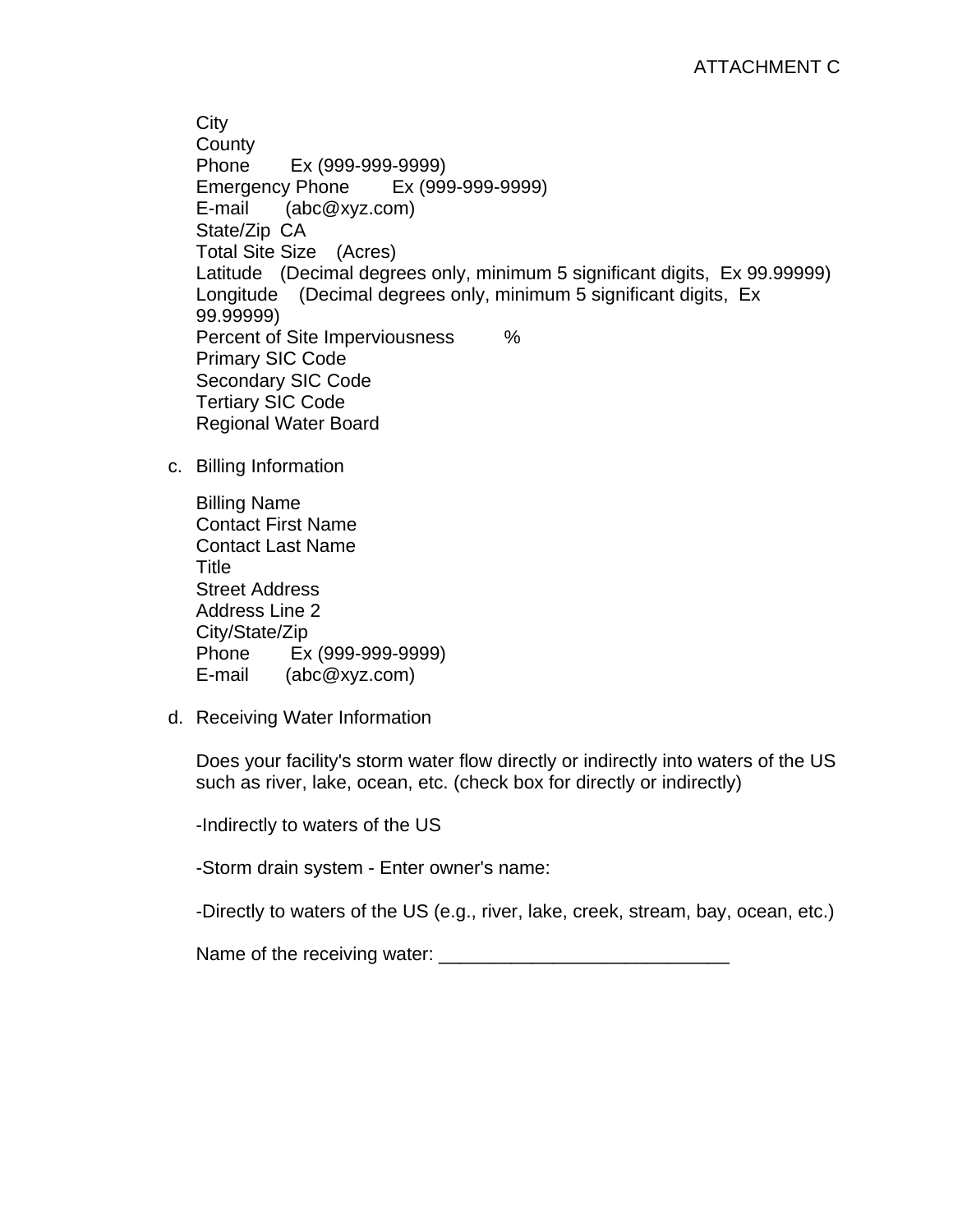- 2. The Site Map(s) must be prepared by a Qualified Industrial Storm Water Practitioner (QISP) and shall include the following Information:
	- a. The facility boundary
	- b. Storm water drainage areas within the facility boundary
	- c. Portions of any drainage area impacted by discharges from surrounding areas and flow direction of each drainage area
	- d. On-facility surface water bodies
	- e. Areas of soil erosion
	- f. Location(s) of nearby water bodies (such as rivers, lakes, wetlands, etc.)
	- g. Location(s) of municipal storm drain inlets that may receive the facility's industrial storm water discharges and authorized Non-Storm Water Discharges (NSWDs)
	- h. Locations of storm water collection and conveyance systems and associated points of discharge, and direction of flow
	- i. Any structural control measures (that affect industrial storm water discharges, authorized NSWDs, and run-on)
	- j. All impervious areas of the facility, including paved areas, buildings, covered storage areas, or other roofed structures
	- k. Locations where materials are directly exposed to precipitation and the locations where significant spills or leaks identified (Section X.G.1.d of this General Permit) have occurred
	- l. Areas of industrial activity subject to this General Permit
	- m. All storage areas and storage tanks
	- n. Shipping and receiving areas
	- o. Fueling areas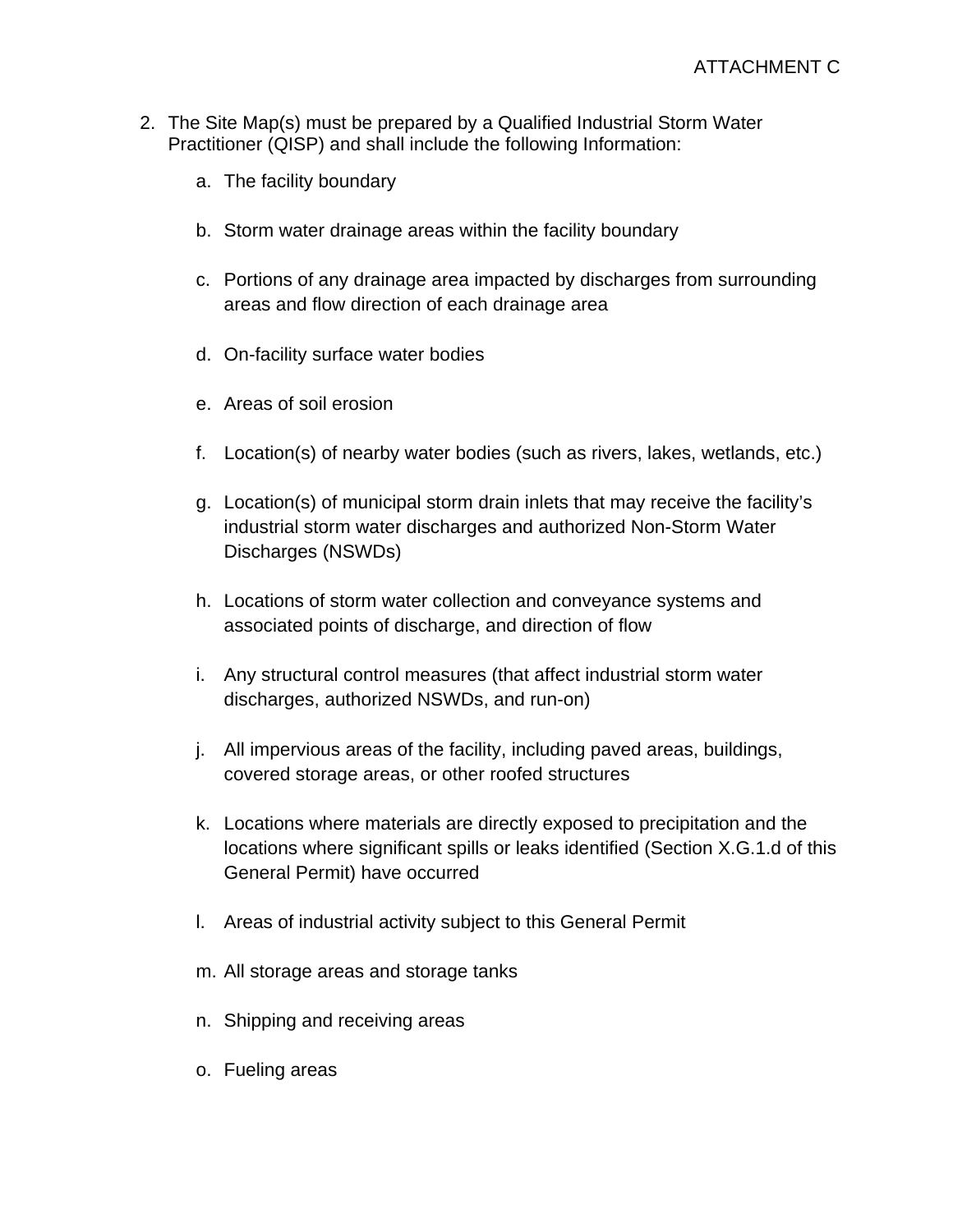- p. Vehicle and equipment storage/maintenance areas
- q. Material handling and processing areas
- r. Waste treatment and disposal areas
- s. Dust or particulate generating areas
- t. Cleaning and material reuse areas
- u. Any other areas of industrial activity which may have potential pollutant sources.
- 3. The Storm Water Pollution Prevention Plan (SWPPP) must be prepared by a QISP in accordance with Section X of this General Permit
- 4. A SWPPP Checklist as described in Appendix 2
- 5. A NOI Certification by the Discharger that all PRDs submitted are correct and true
- 6. SMARTS Electronic Authorization Form

Signed by any user authorized to certify and submit data electronically

#### **G. PRD Requirements for NEC Coverage**

- 1. No Exposure Certification and Signed Electronic Authorization Form
- 2. No Exposure Certification Checklist Consistent with Requirements in Section XVII.E.2 of this General Permit
- 3. Current Site Map Consistent with Requirements in Section X.E of this General Permit
- 4. Annual Fee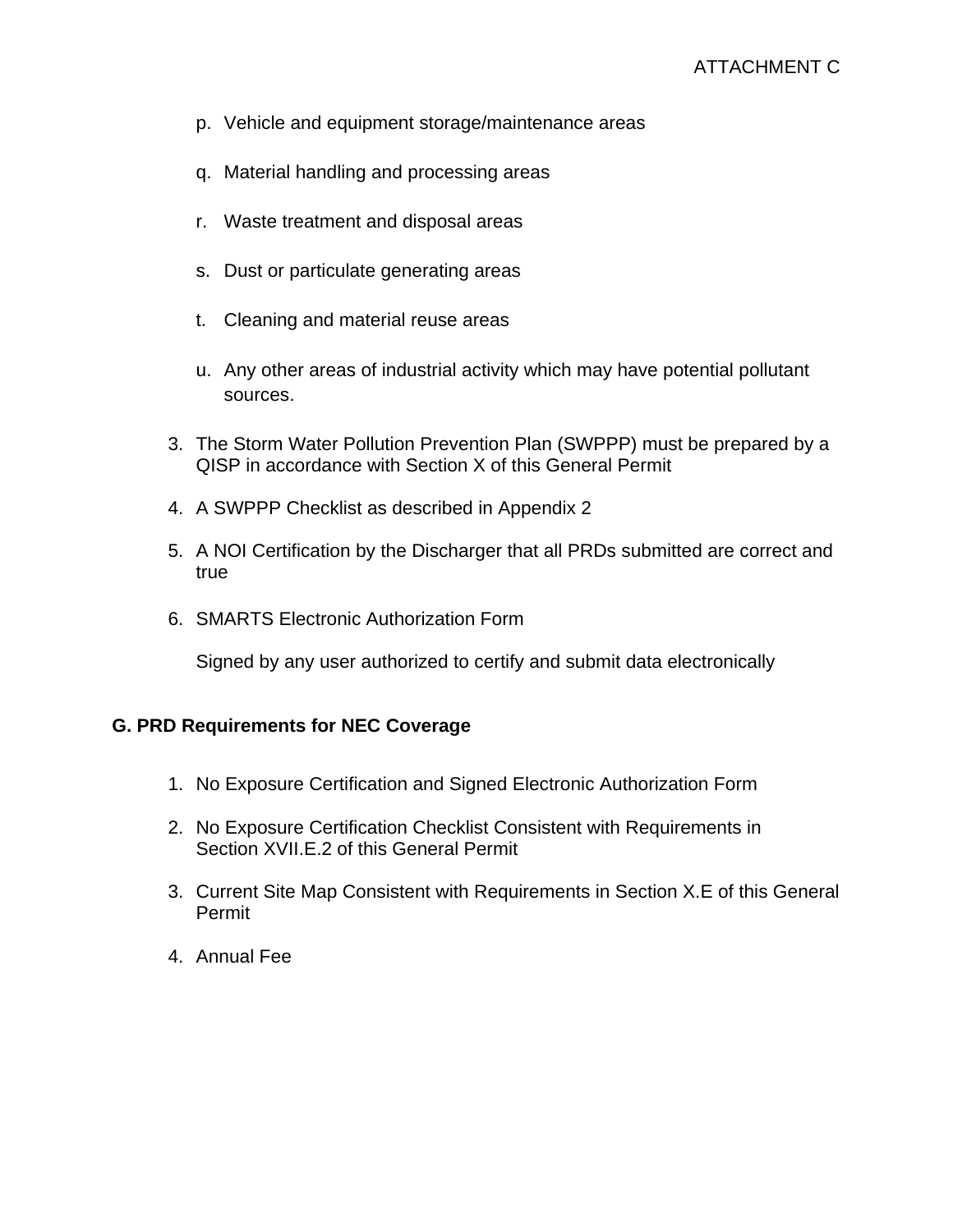# **H. Description of PRDs for NEC Coverage**

Contact First Name Contact Last Name

- 1. The No Exposure Certification requires the following information:
	- a. Operator/Owner Information

Operator/Owner Name Contact First Name Contact Last Name **Title** Street Address Address Line 2 City/State/Zip Phone Ex (999-999-9999) E-mail (abc@xyz.com) Federal Tax ID b. Facility Information Facility Name Contact First Name Contact Last Name Title Street Address Address Line 2 **City County** Phone Ex (999-999-9999) Emergency Phone Ex (999-999-9999) E-mail (abc@xyz.com) State/Zip CA Total Site Size (Acres) Latitude (Decimal degrees only, minimum 5 significant digits, Ex 99.99999) Longitude (Decimal degrees only, minimum 5 significant digits, Ex 99.99999) Percent of Site Imperviousness (%) Primary SIC Code Secondary SIC Code Tertiary SIC Code Regional Water Board c. Billing Information Billing Name (if different than Operator/Owner)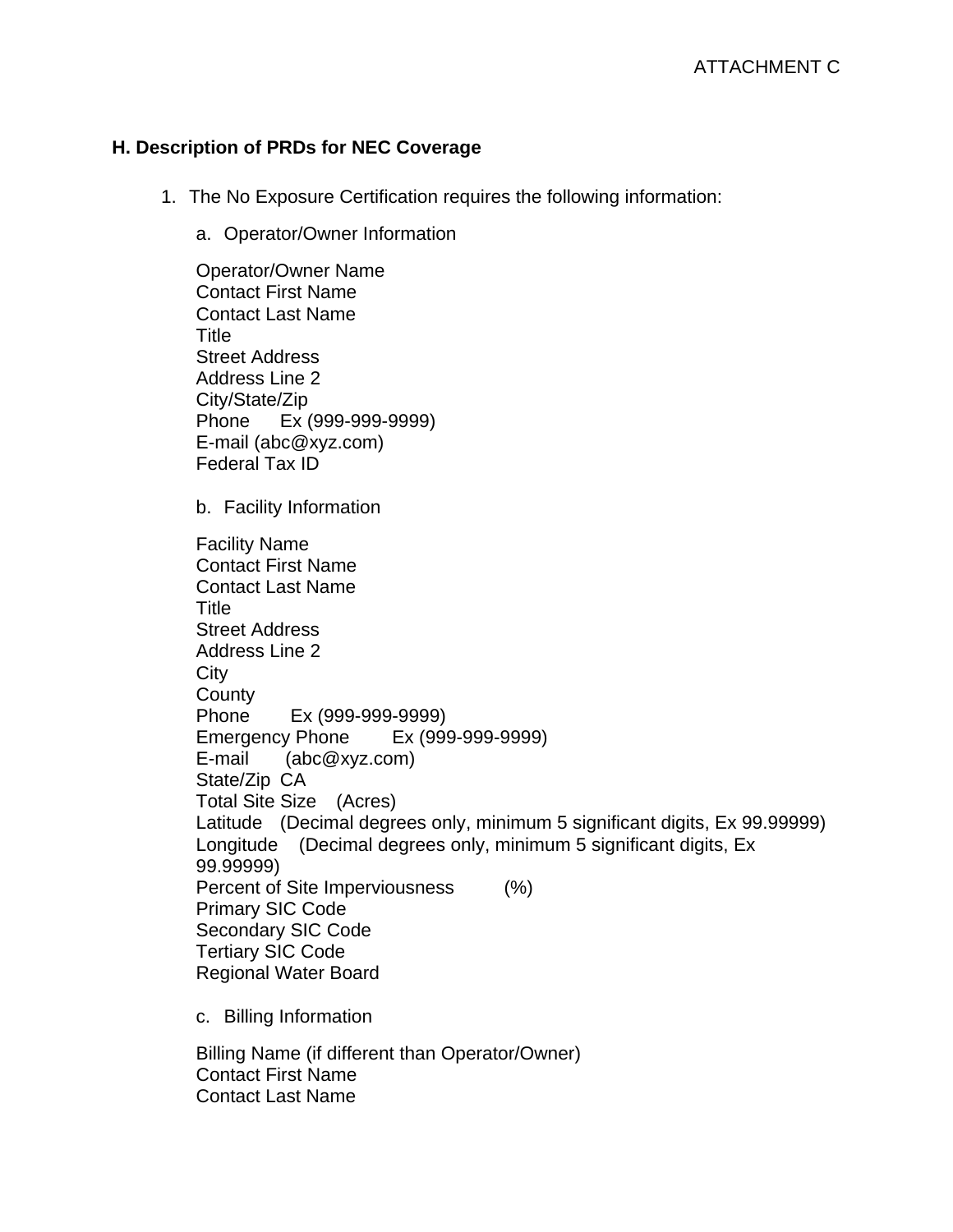**Title** Street Address Address Line 2 City/State/Zip Phone Ex (999-999-9999) E-mail (abc@xyz.com)

d. SMARTS Electronic Authorization Form

Signed by any user authorized to certify and submit data electronically

- e. Certification by the Discharger that all PRDs submitted are correct and true and that the conditions of no-exposure have been met
- 2. The NEC Checklist (Section XVII.E.2 of this General Permit) must be prepared by a QISP II or III and demonstrate that, based upon a facility inspection and evaluation, none of the following industrial materials or activities are, or will be in the foreseeable future, exposed to precipitation.
	- a. Activities such as using, storing, or cleaning industrial machinery or equipment, and areas with materials or residuals from these activities
	- b. Materials or residuals on the ground or in storm water inlets from spills/leaks
	- c. Materials or products from past industrial activity
	- d. Material handling equipment (except adequately maintained vehicles)
	- e. Materials or products during loading/unloading or transporting activities
	- f. Materials or products stored outdoors (except final products intended for outside use, e.g., new cars, where exposure to storm water does not result in the discharge of pollutants)
	- g. Materials contained in open, deteriorated or leaking storage drums, barrels, tanks, and similar containers
	- h. Materials or products handled/stored on roads or railways owned or maintained by the Discharger
	- i. Waste material (except waste in covered, non-leaking containers, e.g., dumpsters). Application or disposal of processed wastewater (unless already covered by an NPDES permit)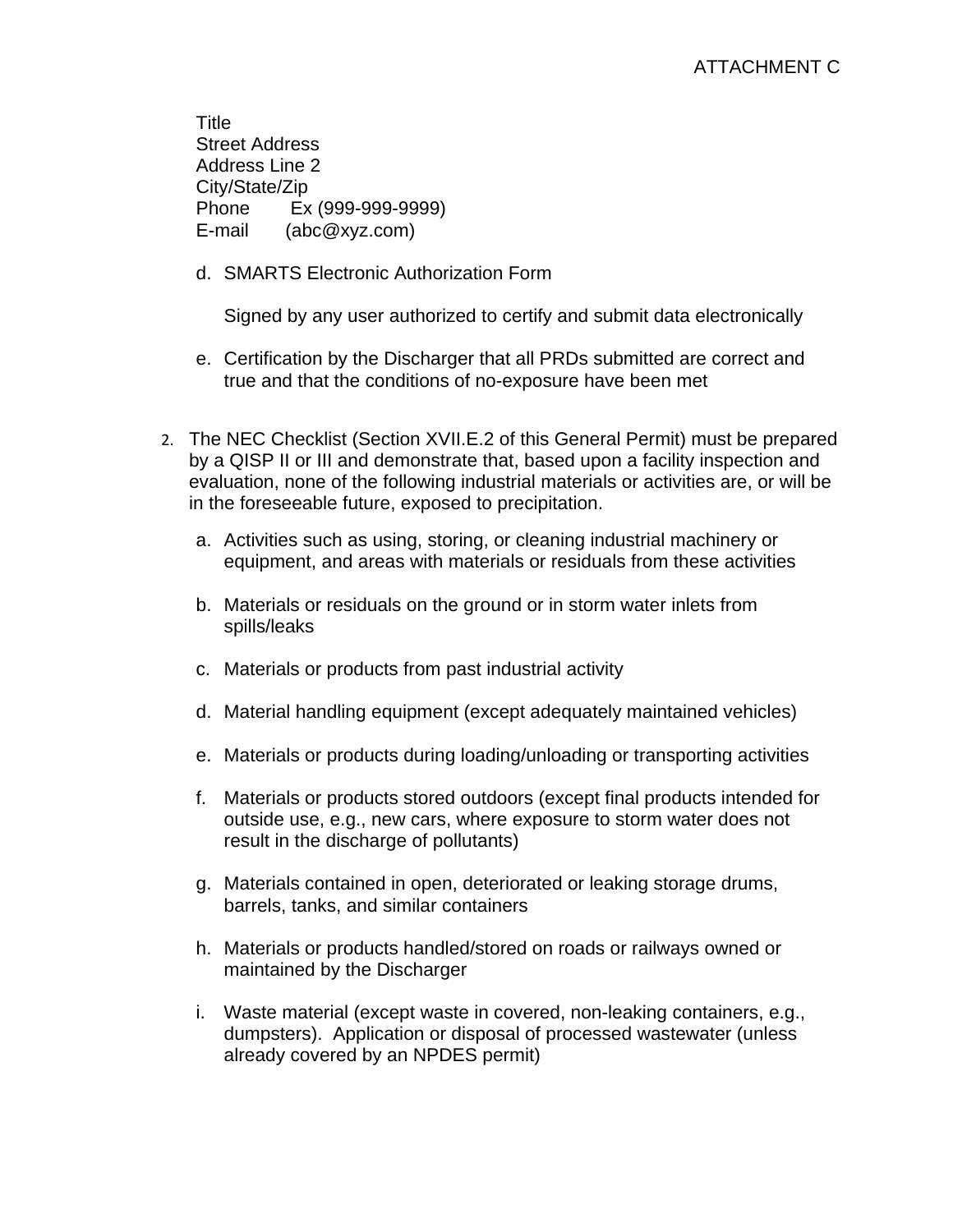- j. Particulate matter or visible deposits of residuals from roof stacks/vents evident in the storm water outflow
- 3. Site Map must be prepared by a QISP II or III and shall include the following information (see Section X.E of this General Permit):
	- a. The facility boundary
	- b. Storm water drainage areas within the facility boundary
	- c. Portions of any drainage area impacted by discharges from surrounding areas and flow direction of each drainage area
	- d. On-facility surface water bodies
	- e. Areas of soil erosion
	- f. Location(s) of nearby water bodies (such as rivers, lakes, wetlands, etc.)
	- g. Location(s) of municipal storm drain inlets that may receive the facility's industrial storm water discharges and authorized NSWDs
	- h. Locations of storm water collection and conveyance systems and associated points of discharge, and direction of flow
	- i. Any structural control measures (that affect industrial storm water discharges, authorized NSWDs, and run-on)
	- j. All impervious areas of the facility, including paved areas, buildings, covered storage areas, or other roofed structures
	- k. Locations where materials are directly exposed to precipitation and the locations where significant spills or leaks identified (Section X.G.1.d of this General Permit) have occurred
	- l. Areas of industrial activity subject to this General Permit
	- m. All storage areas and storage tanks
	- n. Shipping and receiving areas
	- o. Fueling areas
	- p. Vehicle and equipment storage/maintenance areas
	- q. Material handling and processing areas